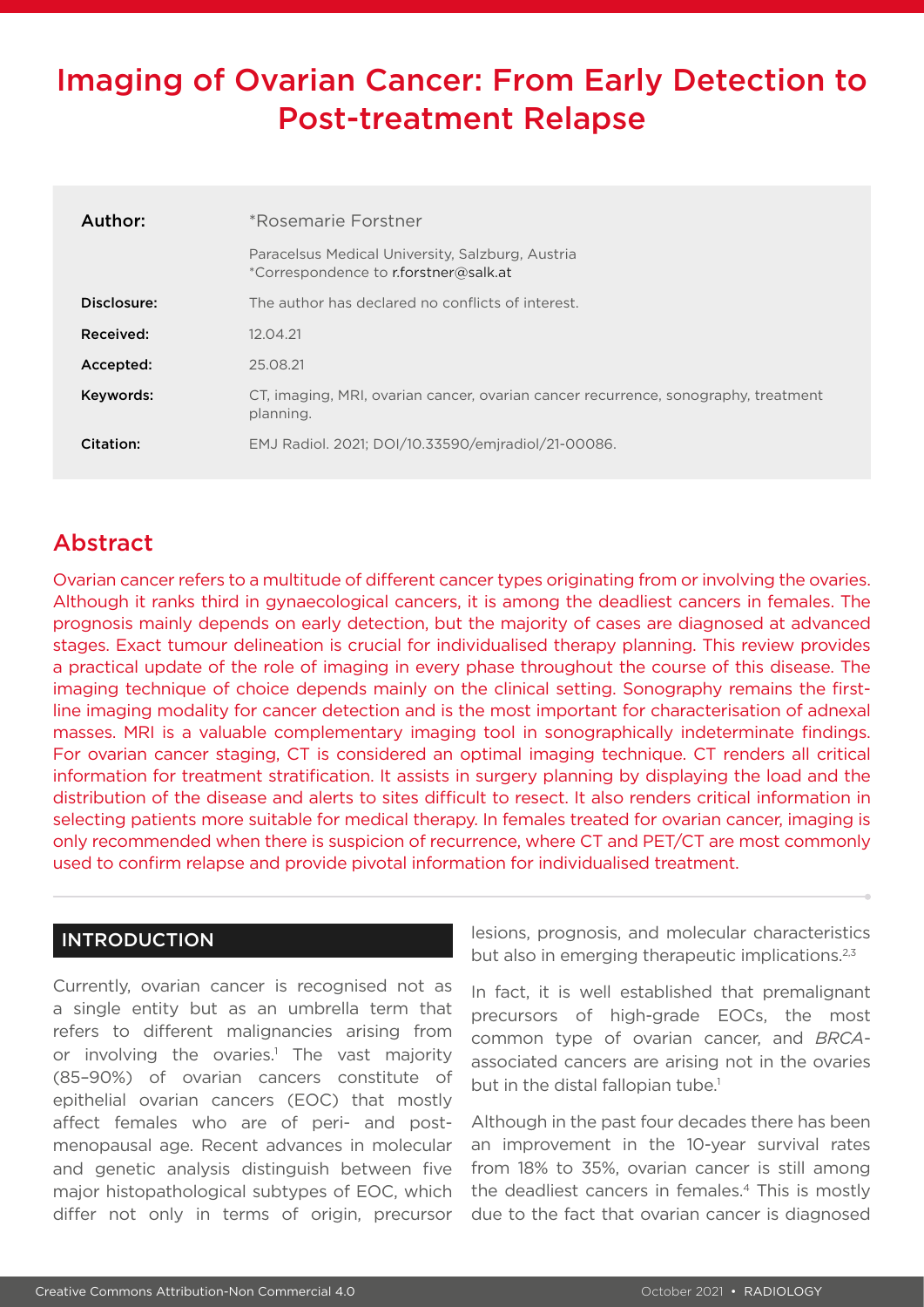at an advanced stage, when prognosis is poor, and, despite optimal initial treatment, it takes a fatal course characterised by serial relapses. Conversely, detection of ovarian cancer at an early stage or, ideally, of precursor lesions is associated with an excellent prognosis.

Imaging plays a pivotal role in females with ovarian cancer throughout the course of their disease, including for the characterisation of adnexal masses, treatment planning of ovarian cancer, and confirmation of suspected ovarian cancer relapse. From the beginning, disease imaging renders pivotal information for individualised tailored treatment.5 The selection of the appropriate imaging technique depends on various factors, but mostly on the clinical scenario. This review is focused on the value of the different imaging modalities used in assessing ovarian cancer.

# EARLY DETECTION OF OVARIAN **CANCER**

### Screening

Due to the lack of or only vague clinical symptoms, the vast majority of ovarian cancer is diagnosed at a late stage, when the prognosis is poor. The clinical impact of diagnosing invasive ovarian cancer or precursors such as borderline tumours early would be enormous.<sup>6</sup> Early detection is the only way to achieve a high survival rate in females with ovarian cancer. Stage I ovarian cancer has an excellent 5-year survival rate of more than 90%.7 A recent comprehensive analysis of subtypes extracted from 28,118 ovarian cancers of the Surveillance, Epidemiology, and End Results (SEER) Program database showed that 39.2% of EOCs are diagnosed in Stages I and II. Of note, these tend to present the more indolent Type I ovarian cancers. In contrast, Type II (highgrade cancers and carcinosarcomas) tumours accounted for the vast majority of advanced stage cancers and were associated with a poor outcome independent of the stage.<sup>8</sup>

Unfortunately, there are no existing, effective strategies for screening ovarian cancer using imaging, rapidly emerging biomarkers, or a combination.9 At present, screening for females with a normal-risk of ovarian cancer is not recommended**.** <sup>9</sup> Data from large screening programmes failed to show a survival benefit of females who were screened compared with females who were not screened.<sup>10,11</sup> The rate of detected ovarian cancers was low, the performance in detecting Stage I disease was limited, and harms related to false positive testing were seen.

However, in females who are at high-risk of ovarian cancers due to *BRCA* mutations, a family history of ovarian cancer, or Lynch syndrome, semi-annual screening is recommended. Such a predisposition is estimated to occur in 10–15% of ovarian cancers. Carriers of the *BRCA* mutation have an increased life-time risk of ovarian cancer. It is estimated that carriers of the *BRCA1* and *BRCA2* mutations have an increased life-risk of 40–45% and 15–20%, respectively, by age 70 years.<sup>6,9</sup> These females also tend to develop ovarian cancer in younger ages, but ovarian cancer is rarely found under the age of 40 years.<sup>9</sup> In this population, transvaginal ultrasonography is generally accepted as the optimal imaging test for screening for ovarian cancer. Due to its high specificity, MRI can be offered for further characterisation of sonographically indeterminate masses. Thus, it may assist in reducing the number of surgical interventions if physiological ovarian masses or uterine fibroids are detected.<sup>12</sup> Current evidence supports that prophylactic salpingo-oophorectomy reduces the ovarian cancer risk. It is recommended in the high-risk population, aged 35–40 years, or after the completion of childbearing.9

# Prediction of Malignancy in Adnexal Masses

The accurate characterisation of an adnexal mass is essential for appropriate patient management.<sup>13</sup> Likely benign lesions can be managed conservatively or by laparoscopic surgery, whereas females with malignant lesions will benefit from treatment by gynaecologic oncologists or in cancer centres*.* 12,14 Advanced ovarian cancer usually requires radical cytoreductive surgery, followed by chemotherapy, or, alternatively, neoadjuvant chemotherapy, followed by interval debulking.<sup>15,16</sup>

Several imaging-based models for preoperatively assessing the risk of malignancy of an adnexal mass have been developed. These include the pattern recognition approach, e.g., the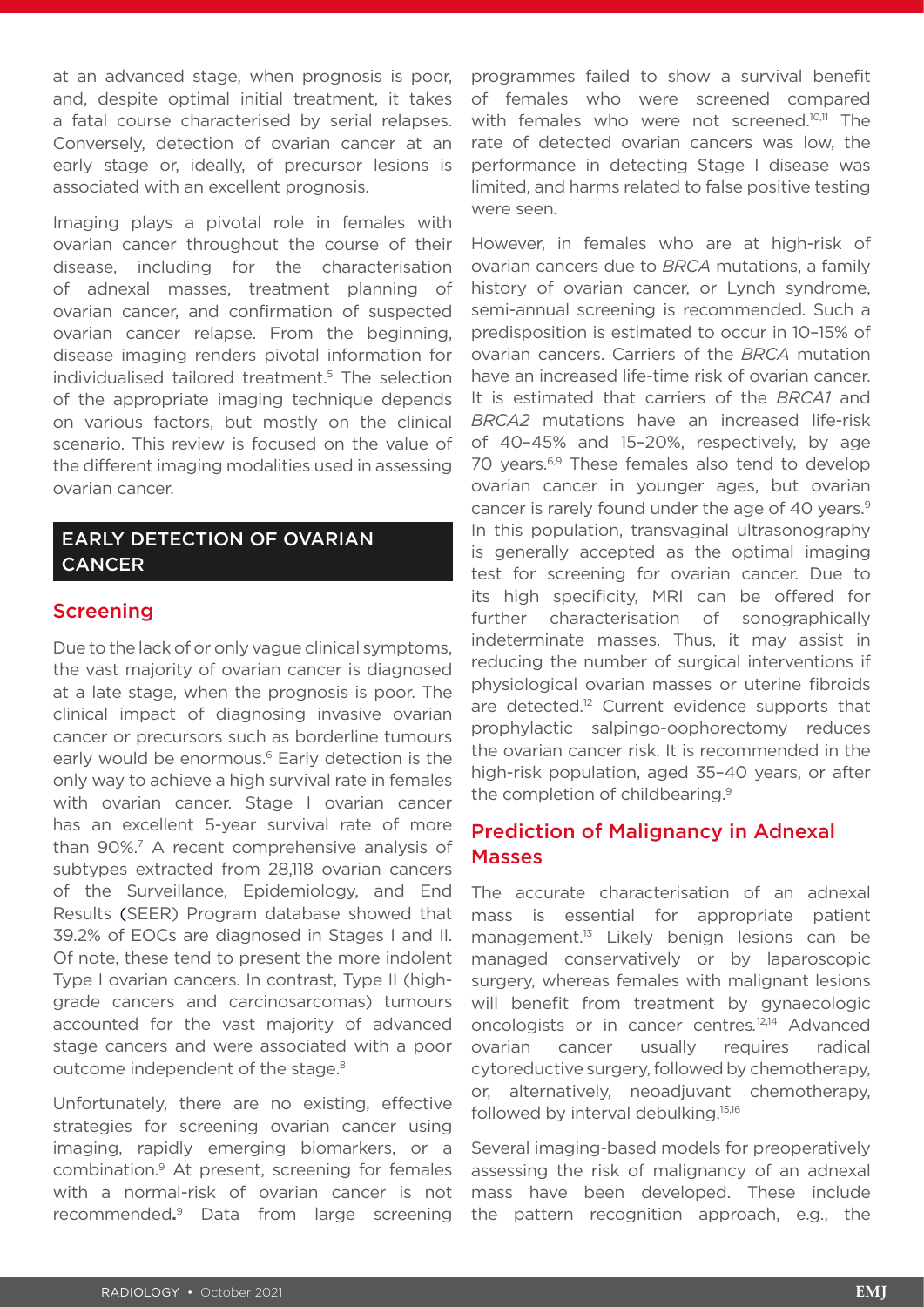commonly used International Ovarian Tumour Analysis (IOTA) simple ultrasound (US) rules or other mathematical models developed by the IOTA, Risk of Malignancy Index (RMI), the Gynaecologic Imaging Report and Data System (GI-RADS), and the recently published Ovarian-Adnexal Reporting and Data System (O-RADS) risk stratification system.

Transvaginal sonography, combined with Doppler techniques, remains the mainstay for assessing adnexal masses. Due to its clinical utility and cost effectiveness, it has been established as the firstline imaging modality.<sup>17</sup> It performs excellently in evaluating cystic adnexal lesions, which constitute the vast majority of adnexal masses. However, MRI is generally considered as a secondline, problem-solving modality and is particularly useful in complex or solid adnexal masses and when the clinical likelihood of malignancy is low.<sup>12</sup> A systematic review demonstrated that the major advent of MRI is its high specificity to provide a confident diagnosis of benign adnexal lesions.18

Pattern recognition analysis, the gold standard for analysing an adnexal mass, is highly dependent on the level of expertise. Transvaginal sonography yields sensitivities of 85% and specificities of 90%, which might be even higher if they were performed in expert centres.<sup>19,20</sup> The value of grey scale and colour Doppler US has been extensively analysed by the IOTA. Subjective assessment by highly trained clinicians in US performed equivalently to mathematical models such as the IOTA-simple rules models and logistic regression models.21 The combination of imaging techniques, usually with US, clinical features, and cancer antigen-125 (CA-125) levels is the basis of scoring in the RMI.

Recently, the O-RADS scoring and management system was introduced.<sup>13,22</sup> This 5-point risk classification system for ovarian or adnexal masses was developed in close co-operation for US and MRI by the American College of Radiology (ACR) O-RADS Committee. A standardised imaging technique and terminology should be used for risk categorisation at initial diagnosis, as well as for the follow-up. In the US O-RADS score, ovarian masses are categorised based on their morphology and Doppler assessment. Incomplete evaluation (Score 0) and physiological ovarian follicles (Score 1) are separated from almost certainly benign (Score 2: <1%) masses, low risk of malignancy (Score 3:

1–<10%), intermediate risk (Score 4: 10–<50%), and high risk (Score 5: >50%) masses.<sup>22</sup>

US and MRI O-RADS were implemented to provide a standardised risk stratification system for ovarian and adnexal masses, which should serve as a consistent basis for analysis and reporting.13,22 O-RADS scoring should only be used in average-risk patients with no acute symptoms. It is also aimed at providing a guidance for management of adnexal masses in clinical practice. The integration of the risk score in the reports is ultimately intended to improve communication with referring clinicians by eliminating uncertainties in term usage and to assist in clinical decision making.<sup>13</sup> However, clinical management directed by the treating physician supersedes management recommendations, based on imaging alone.<sup>13</sup>

Even in the hands of experts, 5–22% of adnexal masses will remain sonographically indeterminate or difficult to classify*.* 23 Such masses typically exhibit the following sonographic features: large size, uni- or multi-locular, with solid aspects, irregular walls, papillary projections, and multilocular cysts. The vast majority of these lesions are benign tumours at histopathology, mostly cystadenomas, cystadenofibromas, and fibromas.23-25

To date, MRI is usually performed as a complementary imaging tool to further characterise adnexal masses that are indeterminate on US (Figure 1).<sup>12</sup> The European Society of Urogenital Radiology (ESUR) guidelines recommend an algorithmic approach using basic and problem-solving sequences that will allow a confident diagnosis in the majority of cases, and thus assist in stratifying patients to the most appropriate treatment.<sup>12</sup> Thomassin et al. introduced a 5-point risk score that combined morphologic pattern analysis, diffusion-weighted imaging, and perfusion analysis of solid tissue within an adnexal mass using time intensity curves.26,27 Recently, this MRI O-RADS score has been validated in a large European multicentre study. The results demonstrate a robust score, with sensitivities of 93% and specificities of 91%, for detecting malignant lesions in sonographically indeterminate masses, regardless of the level of radiological expertise.<sup>6,27</sup> Data from this study also provided the evidence for the MRI O-RADS risk stratification scoring system (Table 1).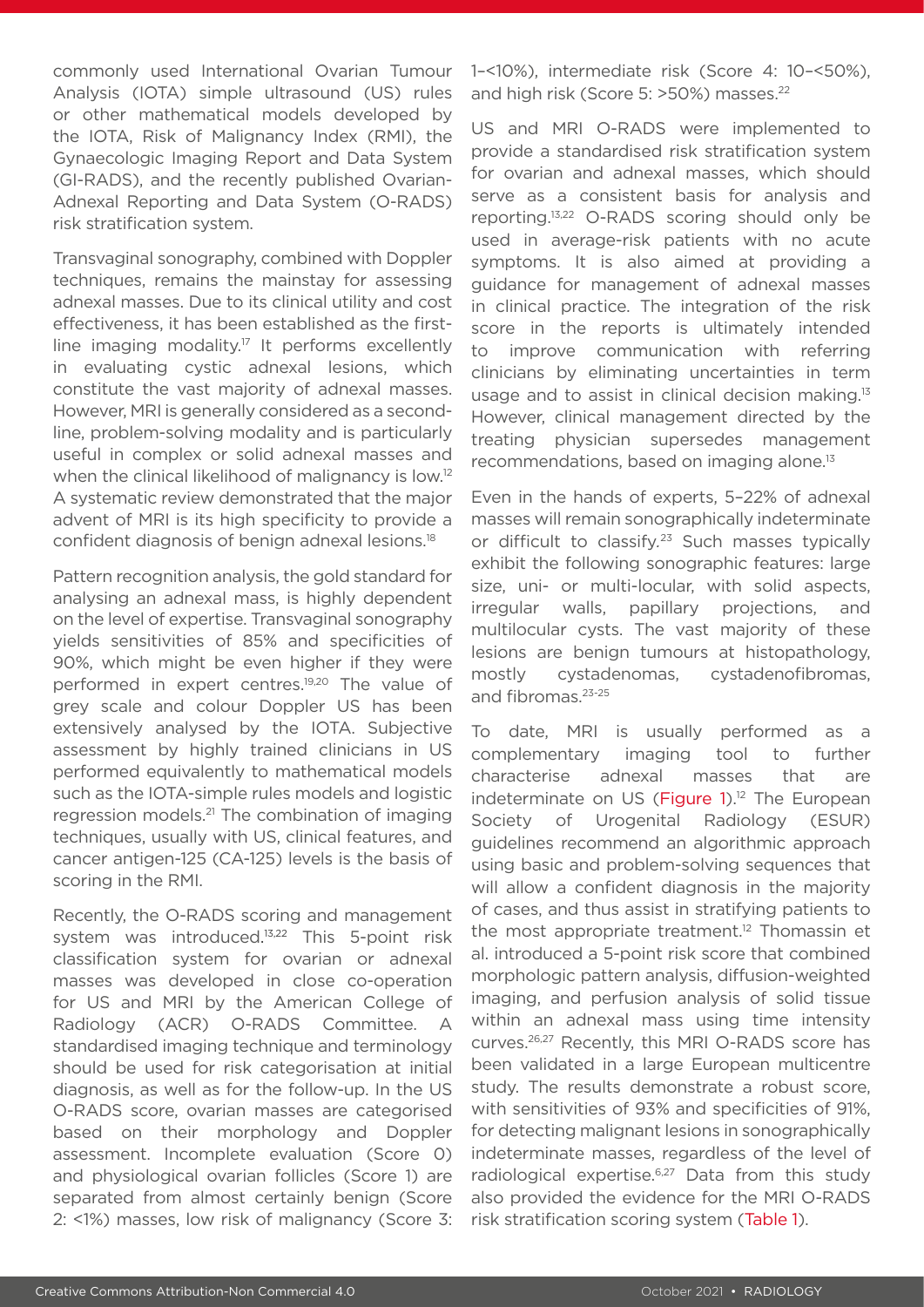

#### Figure 1: Left ovarian thecoma in a 55-year-old female.

Sonography showed an indeterminate solid mass. A solid tumour (star) is shown as separate from the uterus and adjacent to the bladder (B). MRI showed typical features of a benign tumour with low signal intensity on A) T2WI and B) DWI using a high b-value.

DWI: diffusion-weighted imaging; T2WI: T2-weighted image.



#### Figure 2: CT of advanced ovarian cancer.

Staging CT demonstrates a large solid and cystic pelvic mass (star) adjacent to the uterus. Large amounts of ascites are seen, as well as peritoneal implants at the dome of the right diaphragm (arrow).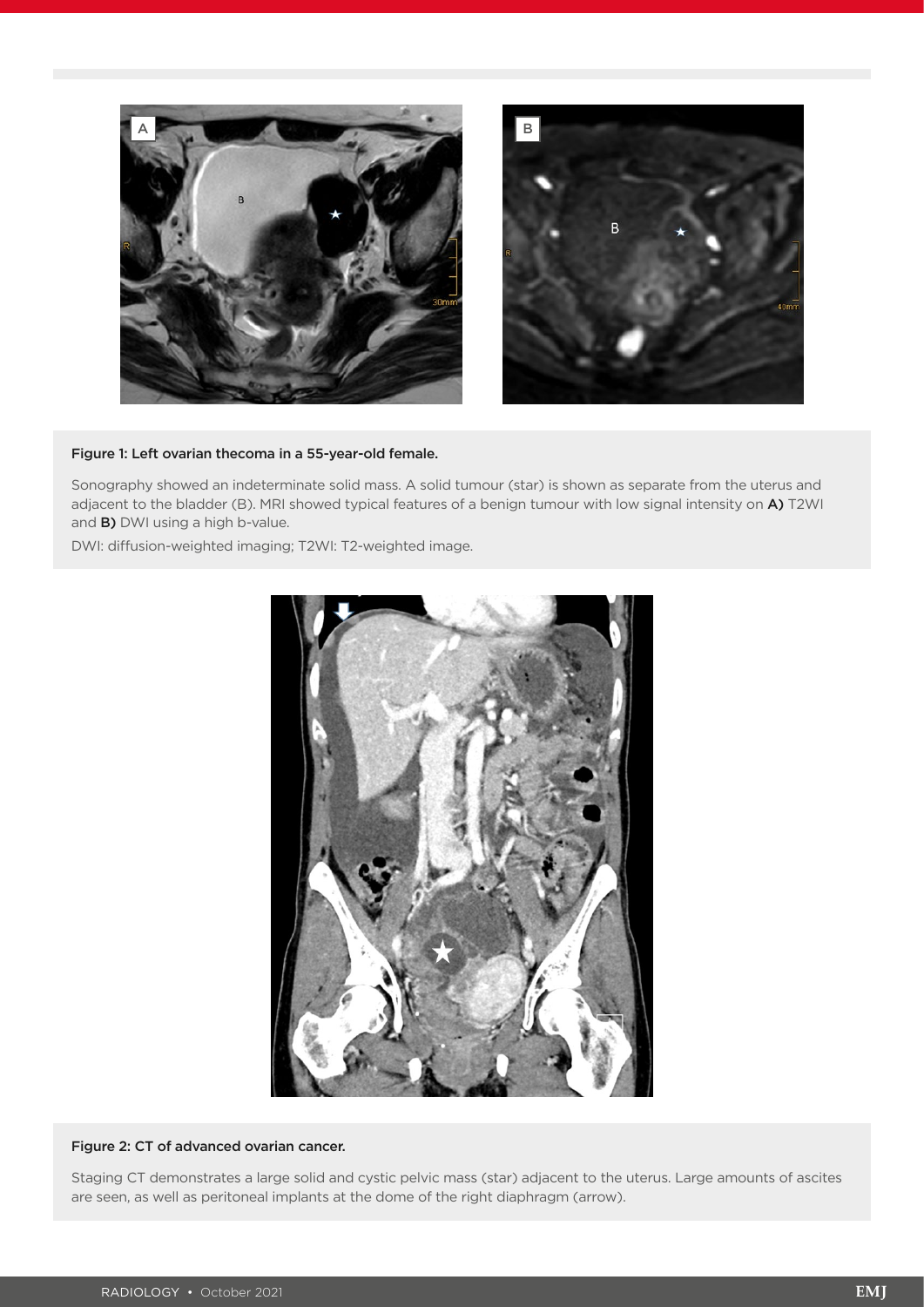Table 1: Magnetic resonance Ovarian-Adnexal Reporting and Data System™ Scoring classification system.

| <b>O-RADS MRI score</b> | <b>Risk category</b>    | PPV for malignancy (%)* |
|-------------------------|-------------------------|-------------------------|
| $\bigcap$               | Incomplete evaluation   | N/A                     |
|                         | Normal ovaries          | N/A                     |
| $\mathcal{P}$           | Almost certainly benign | < 0.5                   |
| 3                       | Low risk                | Approx. 5               |
| 4                       | Intermediate risk       | Approx. 50              |
| 5                       | High risk               | Approx. 90              |

The PPV values for malignancy include both borderline tumours and invasive cancers.

\*Approximate PPV based on data from Thomassin-Naggara I et al.<sup>27</sup>

Approx: approximately; N/A: not applicable; O-RADS: Ovarian-Adnexal Reporting and Data System; PPV: positive predictive value.

*Adapted from Reinhold et al.13*

# IMAGING FOR TREATMENT PLANNING IN OVARIAN CANCER

Traditionally, newly diagnosed ovarian cancer is surgically staged according to the International Federation of Gynaecology and Obstetrics (FIGO) or Tumour, Nodes, Metastases (TNM) staging classification. The 2014 updated FIGO system provides not only tumour stage categorisation but also incorporates information of the histological subtype and grade.<sup>28</sup>

Staging is usually performed during a staging laparotomy, including upfront cytoreductive surgery and is followed in most cases by taxaneand platinum-based chemotherapy.<sup>16</sup> It has been established that cytoreduction to a cut off of 1 cm (optimal cytoreduction) is associated with increased survival in ovarian cancer.<sup>29</sup> However, a trend towards ultraradical surgery, with complete resection of all gross tumour deposits, can be noted.<sup>30</sup> The reported rates of optimal cytoreduction vary broadly from 15–85%, with high-volume oncologic centres achieving rates of optimal cytoreduction of up to 60-75%.<sup>31,32</sup>

The optimal treatment for the advanced cancer Stages IIIC and IV has long been a subject of debate.16,30 Recent data support that in advanced ovarian cancer, neoadjuvant chemotherapy

renders equivalent survival outcomes but lacks the issue of high perioperative complications of ultraradical surgeries.<sup>16,30</sup>

CT has been established as an important tool not only for preoperative staging of ovarian cancer but also for providing pivotal information for management decisions.<sup>5</sup> It is the mainstay of ascertaining the extent of the disease and exact depiction of distribution of the metastatic dissemination. It may also alert to sites that might be difficult to completely resect and where a multidisciplinary approach during surgery may be appropriate.<sup>33</sup> Thus, it provides pivotal information for selecting between patients suitable for upfront cytoreductive surgery and those more likely to benefit from medical therapy prior to surgery, e.g., due to extreme tumour load or in patients unfit for surgery.<sup>34</sup> When neoadjuvant chemotherapy is planned, an imageguided biopsy can be offered to confirm the diagnosis of disseminating ovarian cancer and to identify the histological subtype. $33$ 

Dissemination via the peritoneal cavity beyond the pelvis is typical for ovarian cancer and is found in more than 60% of females at diagnosis (Figure 2). The vast majority of these will present with high grade EOC. Solid or more diffuse peritoneal deposits are commonly found in the omentum, diaphragm, liver or spleen surface,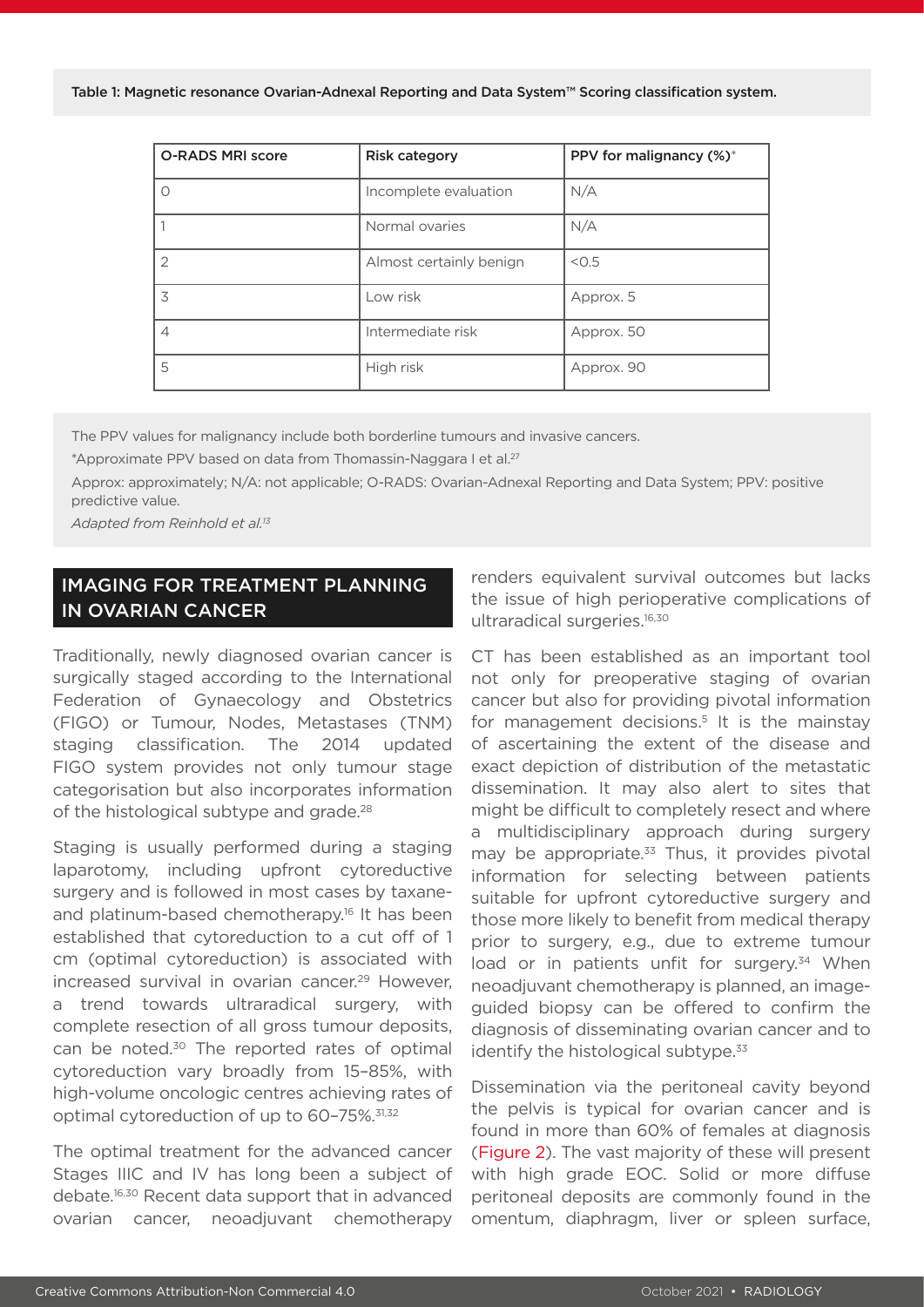the bowel, mesentery, and along peritoneal reflections. Perihepatic metastases (Stage III) present as a typical liver manifestation in newly diagnosed ovarian cancer. They usually present scalloping lesions with smooth margins along the liver surface but may sometimes invade the liver surface.<sup>35</sup>

Structured reporting of CT in ovarian cancer is a powerful tool of providing crucial information for therapy decisions in multidisciplinary meetings. The ESUR guidelines suggest not only defining the stage according to the FIGO or TNM classification but strongly recommend a management-driven, structured report that includes comprehensive information of the primary tumour, including the tumour burden and sites of the metastatic disease, as well as other information relevant for treatment planning.<sup>33</sup> Potentially difficult to resect disease (not optimally resectable) should also be highlighted in the report. Although the clinical practice varies, these include tumour deposits of >2 cm in size in the root of the mesentery, gastrosplenic ligament, lesser sac, porta hepatis and falciform ligament, and suprarenal or supradiaphragmatic lymphadenopathy.<sup>34</sup> Various tests have been developed to predict the likelihood of optimal cytoresection.31,32,36 Major determinants include clinical risk factors, CA-125 levels, and imaging tests, most commonly using CT. However, the clinical utility of such standardised prediction of resectability could not be proven.<sup>24,31,32</sup>

To date, preoperative staging of ovarian cancer remains a CT domain. It is widely available, reproducible, and provides all relevant information for staging in a short examination time. $33$  The reported accuracy for all stages ranges from 70–90%, with an overall sensitivity in detection of peritoneal implants of 85-93%.<sup>34,37</sup> Limitations, however, include small volume peritoneal disease (<5 mm) and sites such as the bowel surface and the mesentery. PET/CT is not routinely used for initial staging of ovarian cancer but may be useful as an adjunct test to inconclusive CT findings or in case of contraindications for contrast media.33,38 Although MRI performs similarly for staging and is superior to CT in the visualisation of small peritoneal implants, it is still regarded as a second-line imaging modality.<sup>33,38</sup> Apart from costs, this is mainly attributed to technical issues and a much longer examination time. MRI is recommended when radiation exposure

or its superior soft tissue contrast capability is an issue, e.g., in pregnancy or in young females presenting with presumed borderline tumours and if fertility preservation is considered.<sup>38</sup> Similarly, the role of fluorodeoxyglucose-PET/CT remains that of a problem solving imaging test, that is particularly useful in advanced ovarian cancer or as an alternative to contraindications of contrast-enhanced CT. Whole body MRI has shown excellent results and performs comparably to PET/CT for assessing metastatic disease within and outside the abdominal cavity.<sup>39</sup> As this imaging technique is emerging from research to clinical application, it may become a central management tool in newly diagnosed ovarian cancer.

### PREDICTION OF TUMOUR RESPONSE IN OVARIAN CANCER

Neoadiuvant chemotherapy prior to cytoreductive surgery is a treatment option in selected patients with advanced EOC. Clinical, routine serial CA-125 assessments and CT serve as the mainstay for response assessment during this therapy. CT is usually performed as a baseline study and after 3 cycles of chemotherapy to determine eligibility for cytoreductive surgery. Alternatively, in insufficient response, medical treatment is continued.

Assessment of the change in tumour load is a critical feature in patients undergoing clinical trials. Here, response has traditionally been assessed by serial CA-125 monitoring and standardised quantification of the tumour using Response Evaluation Criteria in Solid Tumours (RECIST), mostly in CT. In ovarian cancer, however, application of the RECIST criteria is challenging due to the diffuse peritoneal spread in most cases of EOC and the problem of defining target lesions.40

A recent, large multicentre study conducted in patients undergoing neoadjuvant chemotherapy showed that response criteria using only CA-125 or RECIST were limited to predict optimal cytoreduction.41

CA-125 is the currently best-established biomarker in ovarian cancer. However, multitude of potential novel biomarkers are under investigation. Moving forward to individualised treatment of ovarian cancer, research activities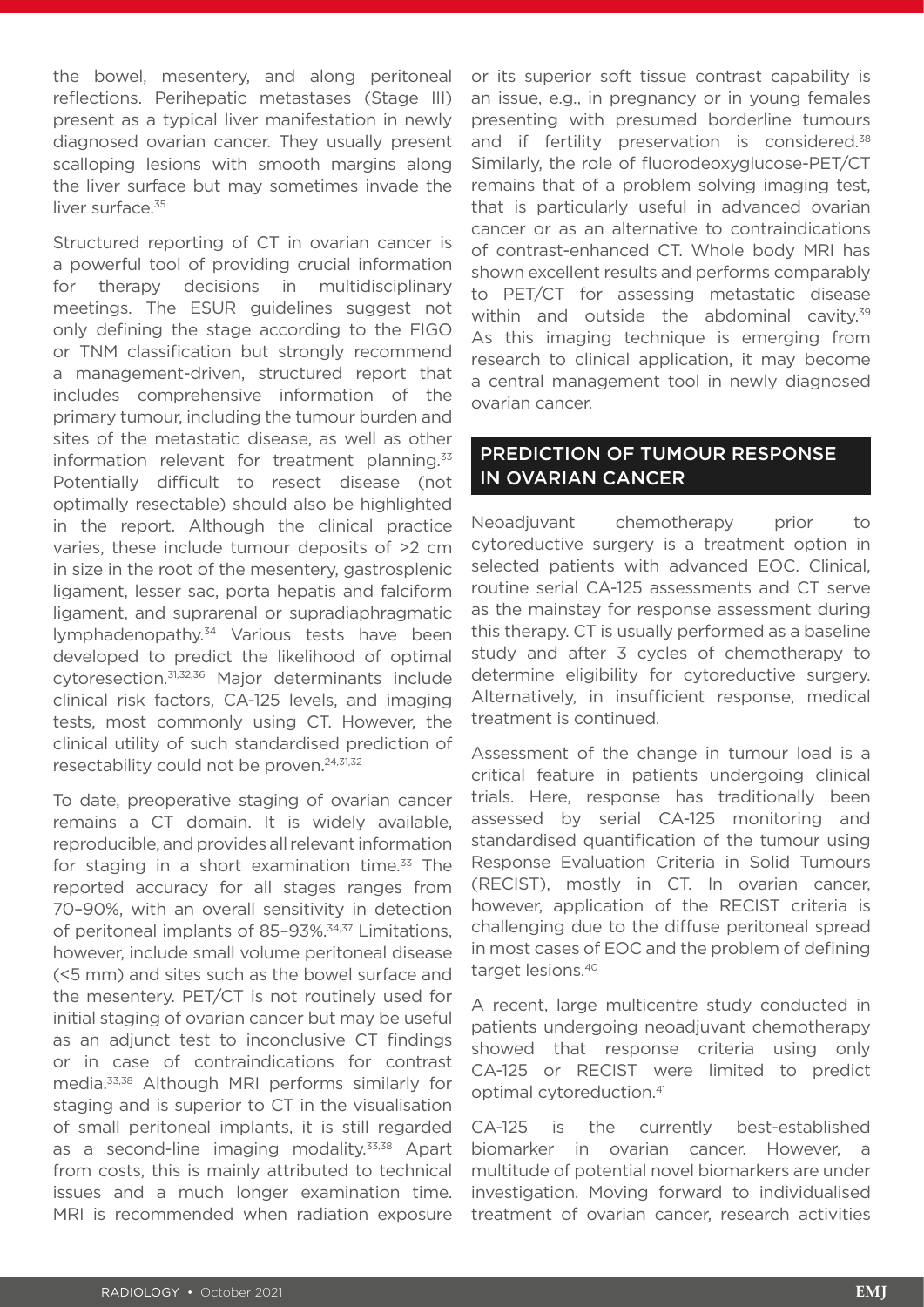include comprehensive molecular profiling of tissue biopsies and of tumour DNA circulating in the blood (liquid biopsies).

Prediction of tumour response prior to therapy is also an area of ongoing research, utilising the functional imaging techniques of PET/CT and MRI.<sup>40</sup> In one study, apparent diffusion coefficient quantification obtained by diffusion-weighted MRI showed differences between the primary tumour and peritoneal metastases, reflecting inter-site tumour heterogeneity and potentially resulting in different biological effects.42

Radiomics and radiogenomics data render information beyond the morphological tumour manifestations. Radiomic signature of the primary tumour and deposits based on preoperative CT may provide information as a prognostic imaging biomarker in high-grade ovarian cancer.<sup>43</sup> The role of both intra- and inter-site heterogeneity in ovarian cancer has been addressed by Vargas et al., who showed that CT radiomic features of tumour heterogeneity were associated with a poorer outcome and incomplete surgical resection.44 In the future, the combination of radiomic features and clinical data may allow for the development of predictive models of resectability or of tumour progression.45

## IMAGING OF THE TREATED OVARIAN **CANCER**

Despite optimal therapy, the relapse rate of ovarian cancer is as high as 70–85%. 46 Almost 25% of females will relapse within 6 months and, in the majority, the cancer will recur within 2 years after completion of therapy.<sup>47</sup> In advanced ovarian cancer, the 5-year overall survival rate differs across the different subtypes of EOC.<sup>48</sup>

When ovarian cancer has relapsed, it is a treatable but rarely curable disease. In general, relapse introduces a chronic and consecutively lethal stage of the disease, with reported survival rates ranging from 12-32 months.<sup>49</sup> Survival after the relapse is related to several factors including chemosensitivity, the time of progression-free interval after therapy, and the number of recurrent lesions. The standard of care for recurrent ovarian cancer is systemic platinum-based chemotherapy or subsequent line therapies. Secondary cytoreductive surgery is not routine but may be performed in selective

patients.49 This individualised approach depends on the size and site of the recurrent disease and is usually based upon a multidisciplinary conference decision.50 Cytoreductive surgery for relapsed ovarian cancer is mostly performed in the localised disease at its first recurrence or after a long disease free-interval.<sup>50,51</sup> Patients with a prolonged platinum-free interval (>6 months) and those with an isolated or limited volume of disease and a positive Arbeitsgruppe Gynäkologische Onkologie (AGO) score are likely to benefit from secondary surgery compared with those with a shorter progression-free interval or large volume disease.<sup>51</sup>

Although there is lack of evidence that routine imaging after completion of primary therapy improves survival in ovarian cancer, in clinical practice CT is commonly used for surveillance in females in clinical remission.52 Major gynaecological guidelines, however, advise against routine imaging in a patient treated for ovarian cancer.49,50,52 Surveillance is recommended by clinical assessment and CA-125 monitoring for 3–4 months in the first 2 years and in a 6 months interval for Years 3–5. Imaging in a female treated for ovarian cancer is only recommended if recurrence is suspected, e.g., in rising CA-125 levels or in clinical symptoms suspicious of relapse.49

Ovarian cancer usually relapses in the abdomen or the pelvis, with recurrence found in the surgical bed in up to 50% of patients.<sup>53</sup> Peritoneal carcinomatosis is the typical manifestation of metastases and is seen in approximately 75% of cases.<sup>54</sup> Less common manifestations of metastases in treated ovarian cancer are the lymph nodes, lungs, pleura, and liver parenchyma.53,54 Unusual and rare types of recurrence including isolated distant, central nervous system manifestations, bone, skin, or soft tissue metastases tend to occur late in the disease.<sup>55</sup>

CT has been widely used for assessing suspected recurrence in patients treated for ovarian cancer. Complementary PET/CT is mostly performed in patients with unremarkable or equivocal CT findings but rising tumour markers. A systematic review reported that contrast-enhanced PET/CT has a pooled sensitivity and specificity of 93.94% and 93.80%, respectively, for detecting recurrent disease.56 Apart from whole body assessment,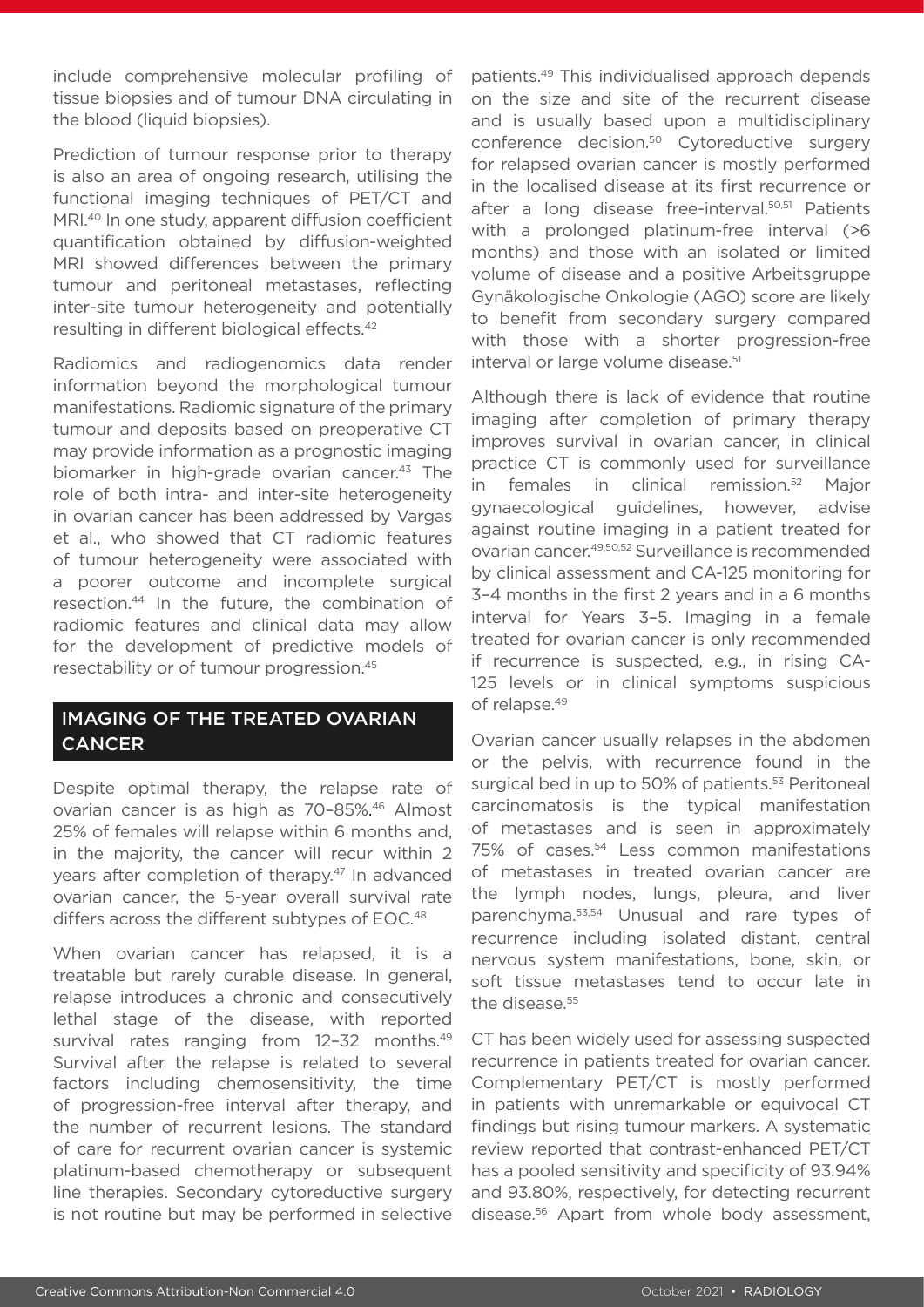advantages of PET/CT include the depiction of small size metastases or metastases at sites difficult to assess with CT, e.g., of the bowel surface, mesentery, or subtle lymphadenopathy. However, microscopic peritoneal recurrence or lymph node metastases with a diameter of less than 5 mm are also beyond the detection of fluorodeoxyglucose-PET/CT.57

In patients treated for ovarian cancer, imaging renders pivotal information for tailored treatment planning in multidisciplinary boards. It ascertains the presence of suspected recurrence and demonstrates their site and tumour load. It also provides other important information such as potential complications of treatment.54 Imaging also renders crucial information for selecting candidates eligible for cytoreductive surgery. In these patients, distant metastases as well as irresectable local disease have to be excluded. In this scenario PET/CT is superior to CT to demonstrate small or distant metastases.58 It is optimally combined with MRI, as this presents the single best modality for local surgery planning, e.g., the pelvic sidewalls or other important structures.<sup>5</sup> Advances in the management of ovarian cancer recurrence are to be expected when PET/MRI will become more widely available in clinical practice.

#### References

- 1. Kim J et al. Cell origins of high-grade serous ovarian cancer. Cancers (Basel). 2018;10(11):433.
- 2. Höhn AK et al. [New FIGO classification of ovarian, fallopian tube and primary peritoneal cancer]. Pathologe. 2014;35(4):322-6. (In German).
- 3. Prat J. Ovarian carcinomas: five distinct diseases with different origins, genetic alterations, and clinicopathological features. Virchows Arch. 2012;460(3):237-49.
- 4. Cancer Research UK. Ovarian cancer statistics for UK. 2020. Available at: https://www.cancerresearchuk.org/ health-professional/cancer-statistics/ statistics-by-cancer-type/ovariancancer/survival. Last accessed: 20 September 2021.
- 5. Sala E et al. The added role of MR imaging in treatment stratification of patients with gynaecologic malignancies: what the radiologists needs to know. Radiology. 2013;266(3):717-40.
- 6. Forstner R. Early detection of ovarian cancer. Eur Radiol. 2020;30(10):5370- 73.
- 7. American Cancer Society (ACS). Survival rates for ovarian cancer. 2021. Available at: https://www.cancer.org/ cancer/ovarian-cancer/detectiondiagnosis-staging/survival-rates. Last accessed: 20 September 2021.
- 8. Peres LC et al. Invasive epithelial ovarian cancer survival by histotype and disease stage. J Natl Cancer Inst. 2019;111(1):60-8.
- 9. Carlson KJ. Screening for ovarian cancer. 2021. Available at: https:// www.uptodate.com/contents/ screening-for-ovarian-cancer#H26.. Last accessed: 20 September 2021.
- 10. Buys SS et al. Effect of screening on ovarian cancer mortality: the prostate, lung, colorectal and ovarian (PLCO) cancer screening randomized controlled trial. JAMA. 2011;305(22):2295-303.
- 11. Menon U et al. Sensitivity and specificity of multimodal and ultrasound screening for ovarian cancer, and stage distribution of detected cancers: results of the prevalence screen of the UK Collaborative Trial of Ovarian Cancer Screening (UKCTOCS). Lancet Oncol. 2009;10(4):327-40.
- 12. Forstner R et al. ESUR recommendations for MR imaging of the sonographically indeterminate adnexal mass: an update. Eur Radiol. 2017;27(6):2248-57.
- 13. Reinhold C et al. Ovarian-adnexal reporting lexicon for MRI: a white paper of the ACR Ovarian-Adnexal Reporting and Data Systems MRI Committee. J Am Coll Radiol. 2021;18(5);713-29.
- 14. Vernooij F et al. The outcomes of ovarian cancer treatment are better when provided by gynecologic oncologists and in specialized hospitals: a systematic review. Gynecol Oncol. 2007;105(3):801-12.
- 15. Vergote I et al. Neoadjuvant chemotherapy in advanced ovarian cancer: on what do we agree and disagree? Gynecol Oncol. 2013;128(1):6-11.
- 16. Ledermann JA. First-line treatment of ovarian cancer: questions and controversies to address. Ther Adv Med Oncol. 2018; DOI:10.1177/1758835918768232.
- 17. Koirala P et al. Clinical utility of preoperative assessment in ovarian cancer cytoreduction. Diagnostics.

2020;10(8):568.

- 18. Anthoulakis C, Nikouloudis N. Pelvic MRI as the "gold standard" in the subsequent evaluation of ultrasoundindeterminate adnexal lesions: a systematic review. Gynecol Oncol. 2014;132(3):661-8.
- 19. Valentin L et al. Comparison of 'pattern recognition' and logistic regression models for discrimination between benign and malignant pelvic masses: a prospective cross validation. Ultrasound Obstet Gynecol. 2001;18(4):357-65.
- 20. Timmerman D et al. Subjective assessment of adnexal masses with the use of ultrasonography: an analysis of interobserver variability and experience. Ultrasound Obstet Gynecol. 1999;13(1):11-6.
- 21. Meys EMJ et al. Subjective assessment versus ultrasound models to diagnose ovarian cancer: a systematic review and meta-anaysis. Eur J Cancer. 2016;58:17-29.
- 22. Andreotti RF et al. O-RADS US risk stratification and management system: a consensus guideline from the ACR Ovarian-Adnexal Reporting and Data System Committee. Radiology. 2020;294(1):168-85.
- 23. Van Calster B et al. Evaluating the risk of ovarian cancer before surgery using the ADNEX model to differentiate between benign, borderline, early and advanced stage invasive, and secondary metastatic tumours: prospective multicentre diagnostic study. BMJ. 2014;349:g5920.
- 24. Forstner R et al. Update on imaging of ovarian cancer. Curr Radiol Rep. 2016;4:31.
- 25. Kaijser J et al. Presurgical